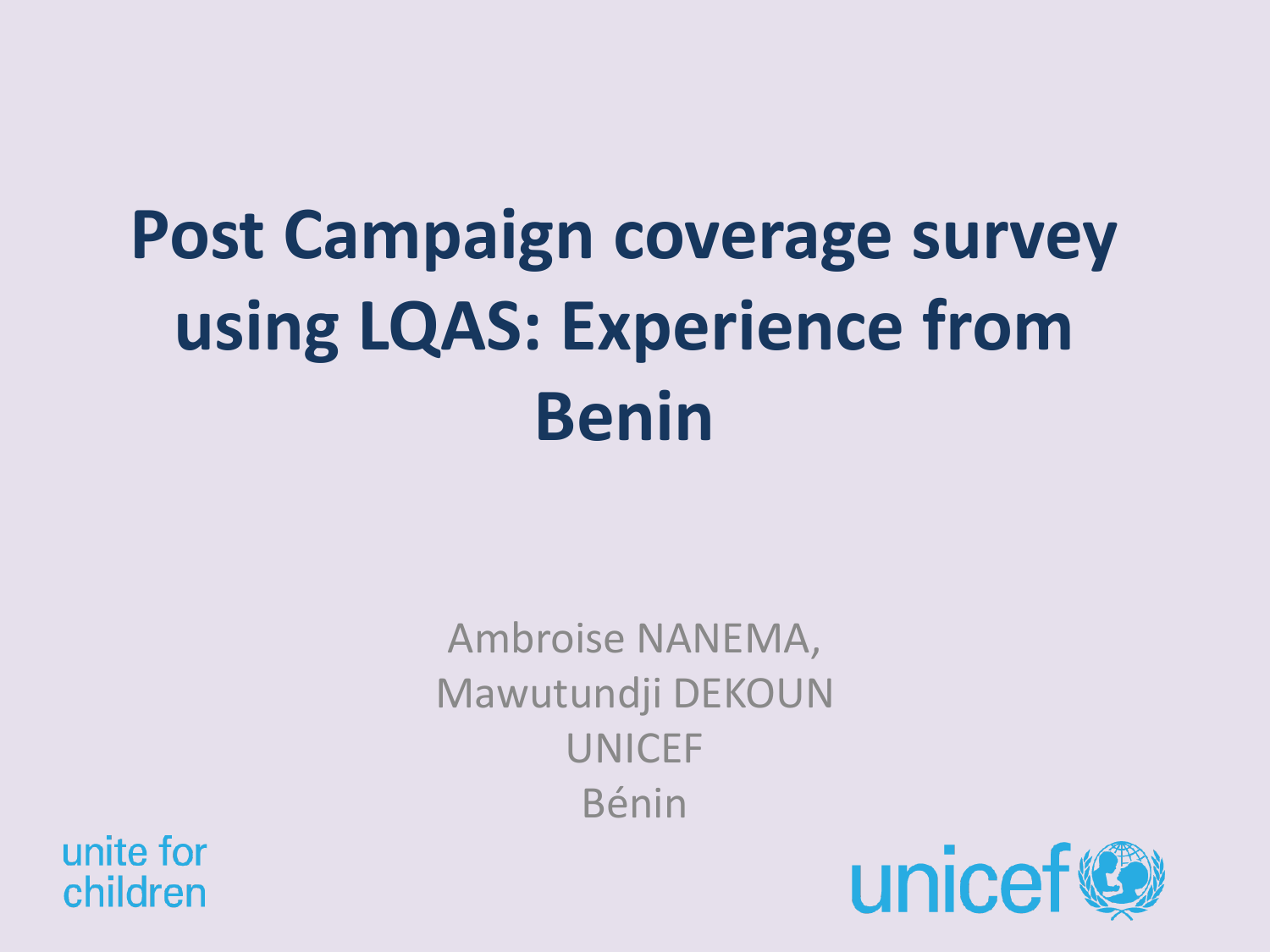## **Content**

- Context and justification
- Objectives
- Methodology
- Key results
- Conclusions and recommendations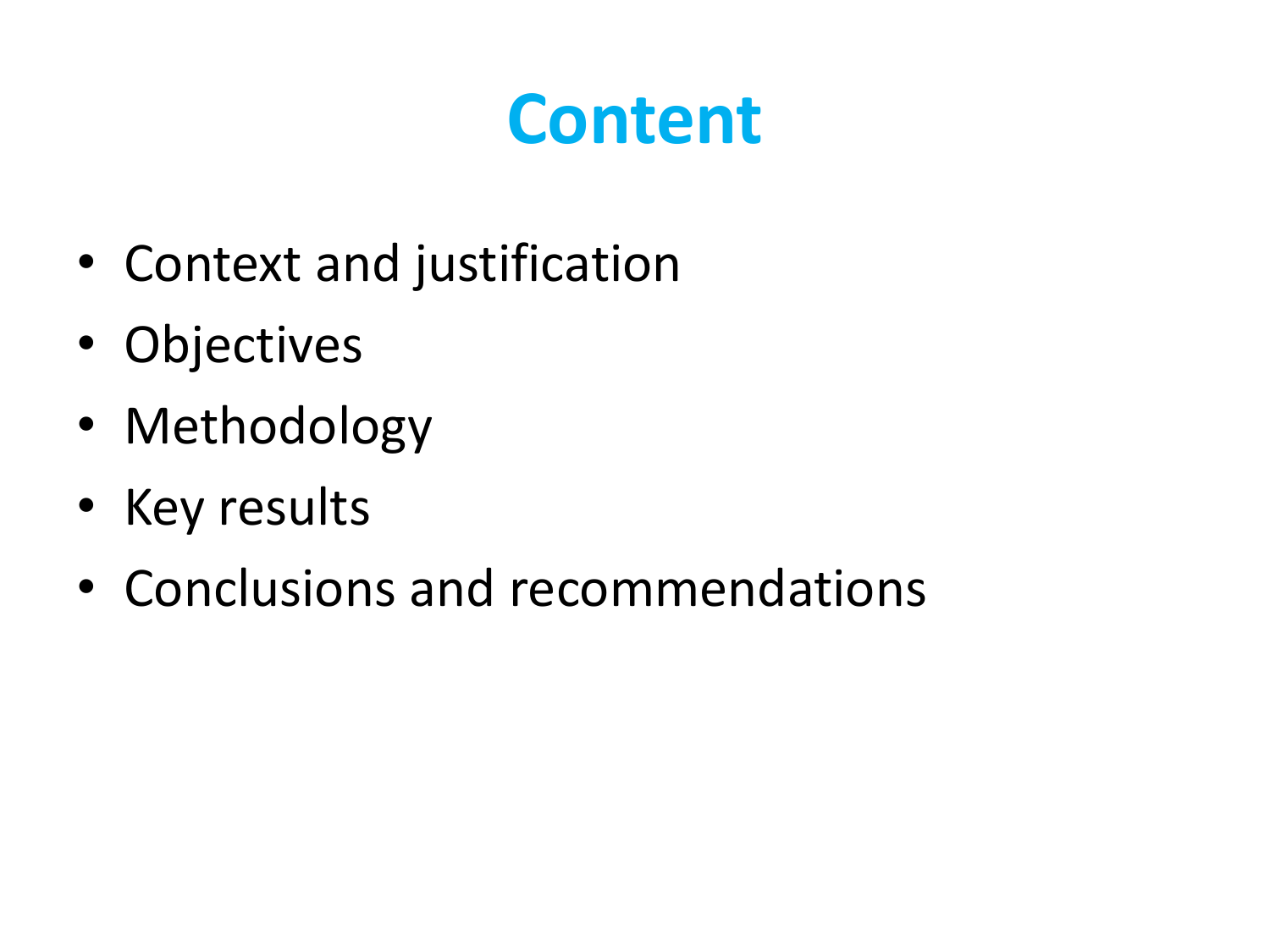## **Context and justification**

- NiD: platform for VAS since 2010
- Data quality:
	- Administratives
	- surveys (MICS, DHS, monitoring)
- LQAS experience
- Recherche topics for «Scaling up Nutrition and Routine Immunization » project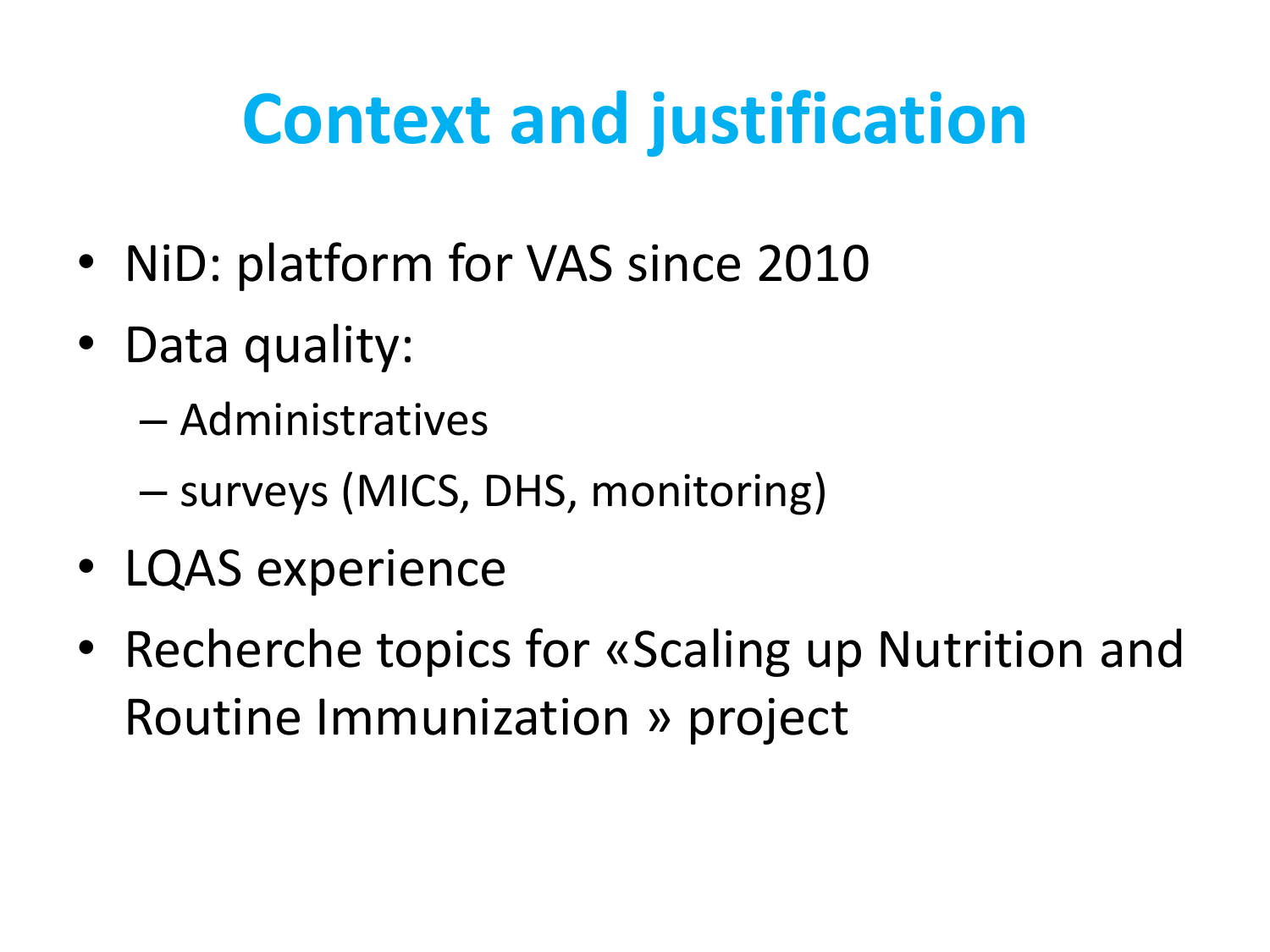# **Goal and Objectives**

### **Goal**

• To improve the planning, implemention and quality of VAS and routine EPI

### **Objectives**

- Estimate the coverage of VAS and EPI during NiD
- Compare with administrative data
- Identify barriers to acces and utilization of VAS services and immunization with the aim of improving program planning and implementation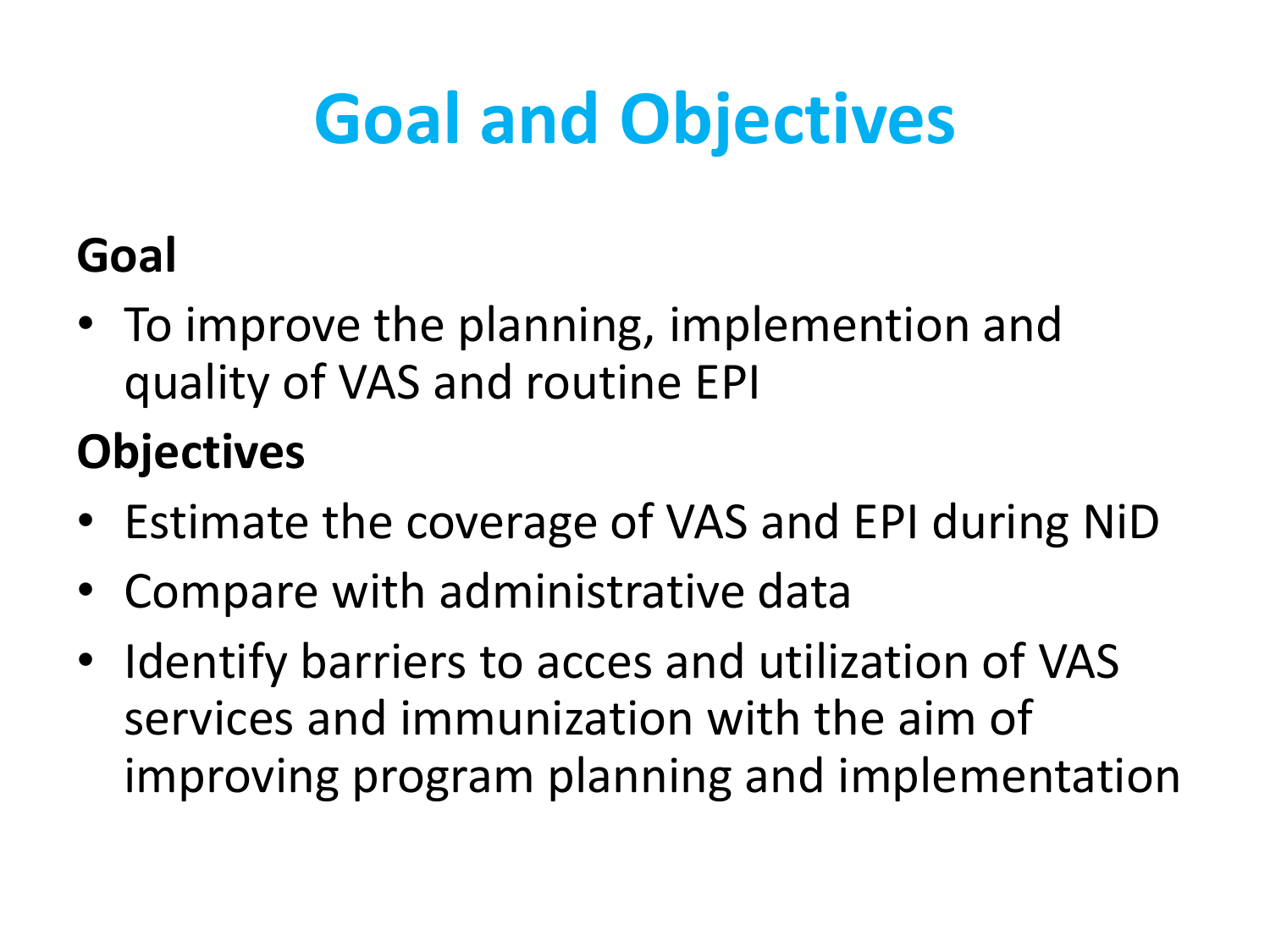### **Methodology**



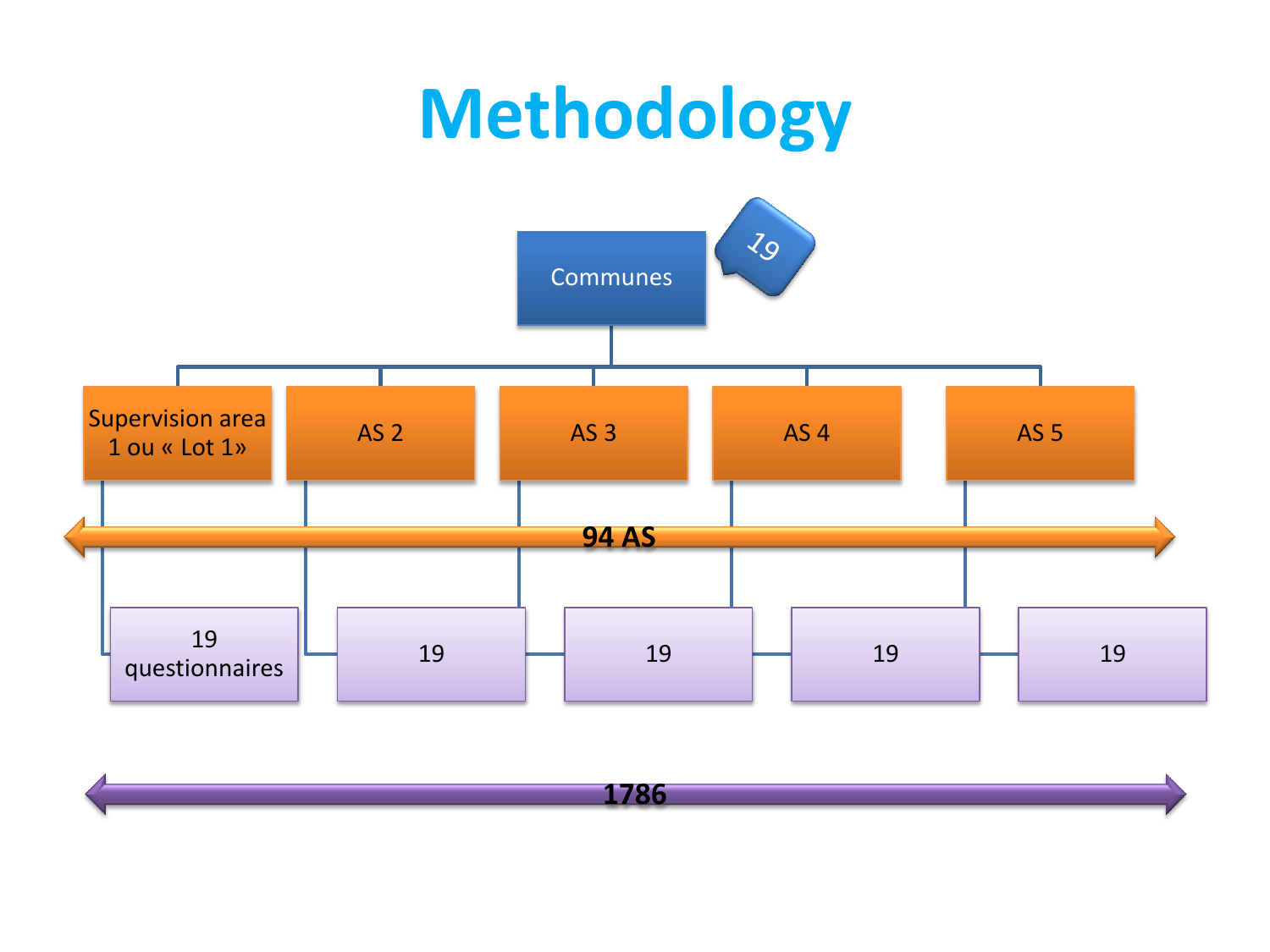# **Methodology**

#### *Three questionnaires :*

- Questionnaire mothers of children 6 to 11 months
- Questionnaire mothers of children 12 à 23 months
- Questionnaire mothers of children 12-59 months

#### *Data collection :*

- 16 -20 november 2015
- Android phone: Samsung Galaxy S4

### *Technical support :*

– Liverpool School of Tropical Medicine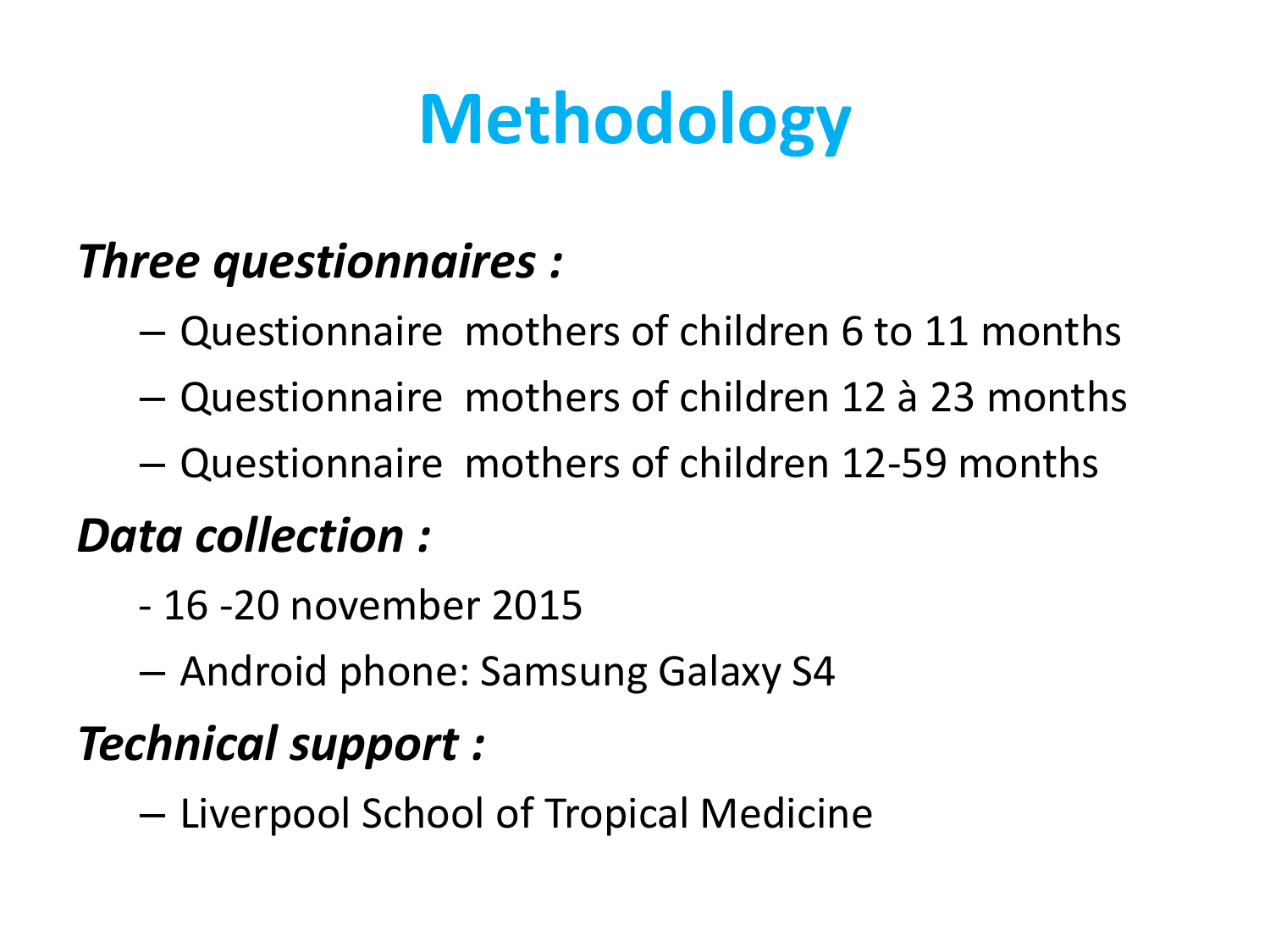### **VAS & polio coverage for children 6 – 11 months**

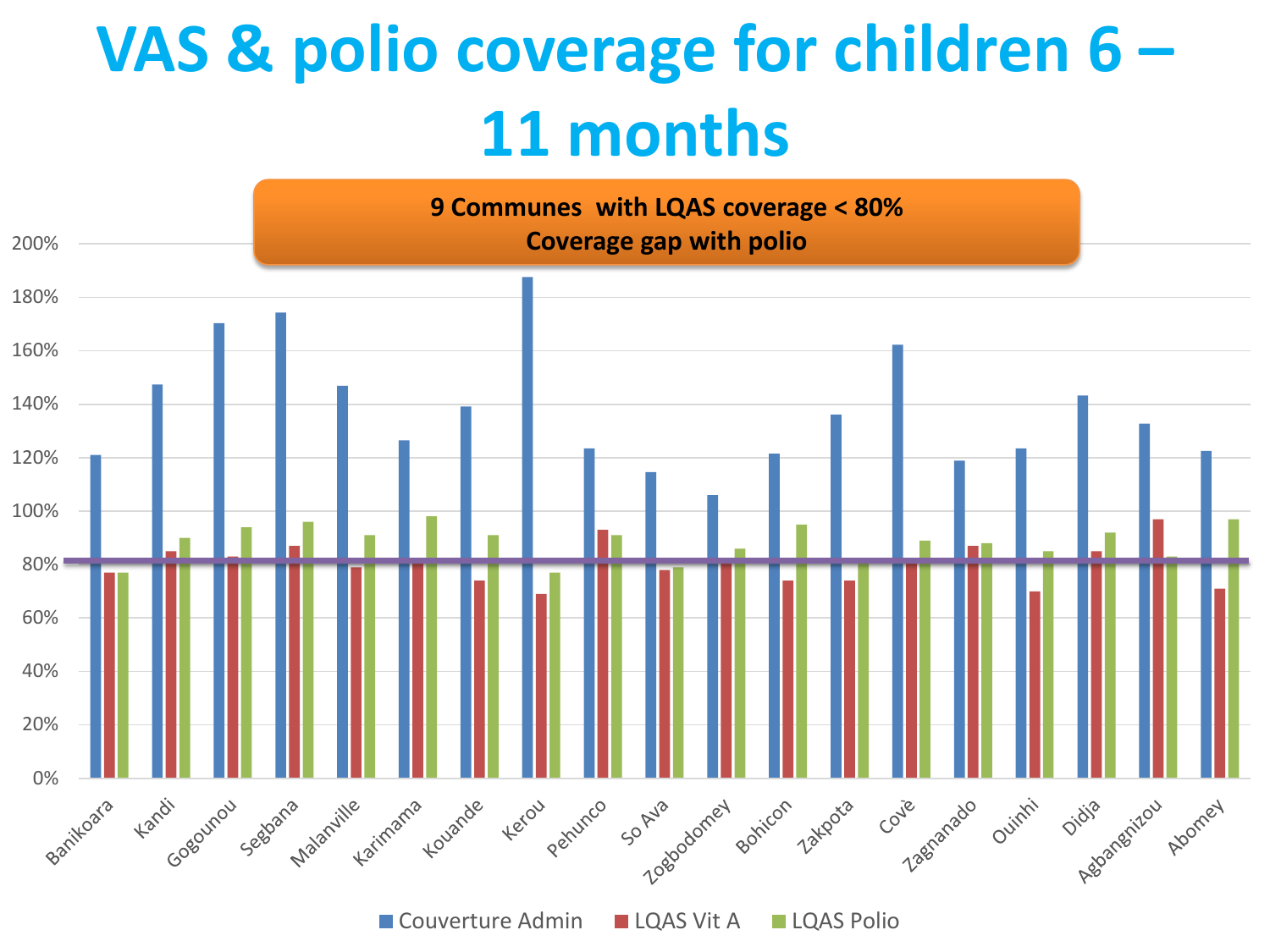### **VAS coverage children 12 – 59 months**

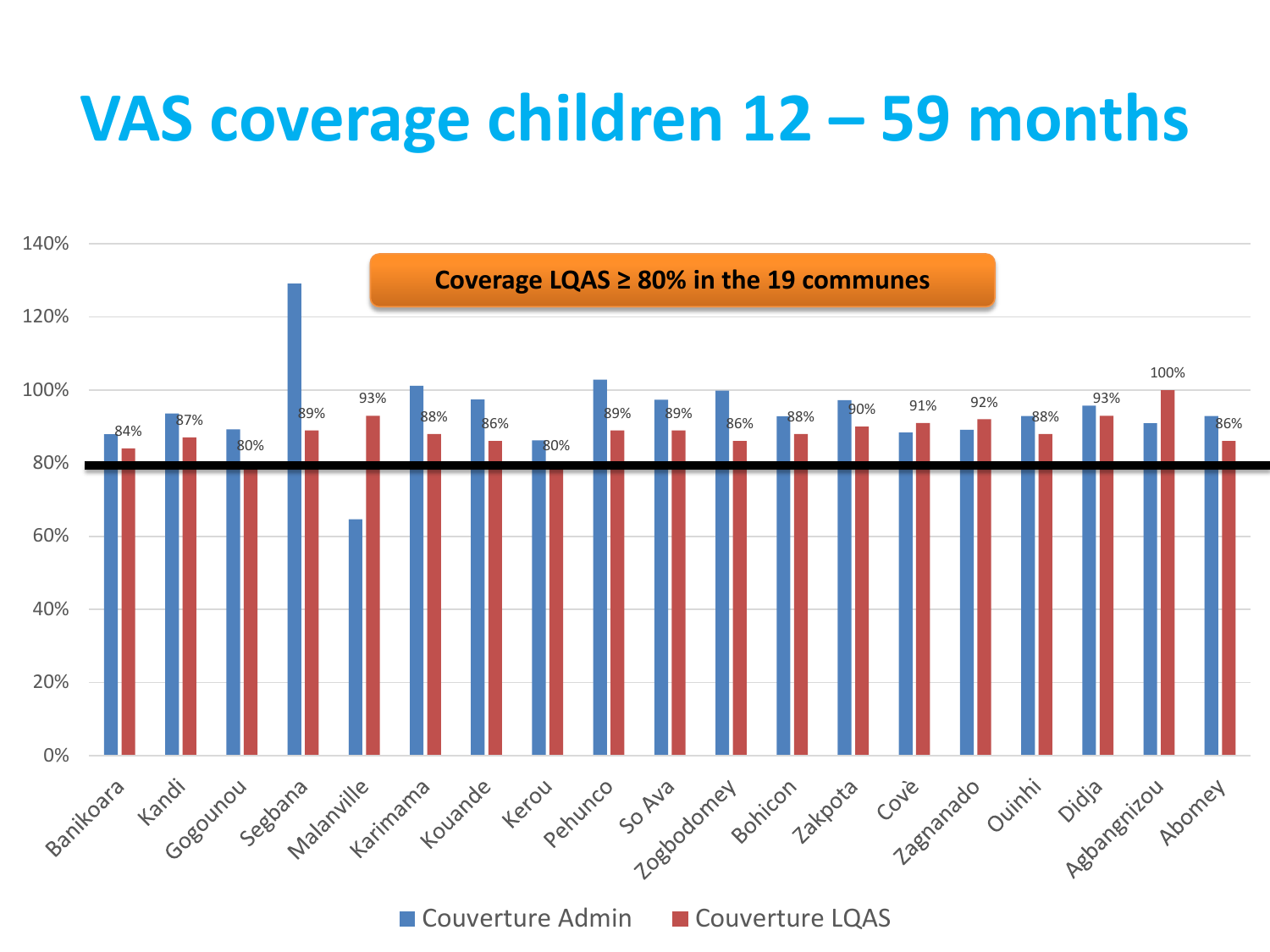#### **Proportion of mothers who received a message on benefits of VAS before or during campaign**

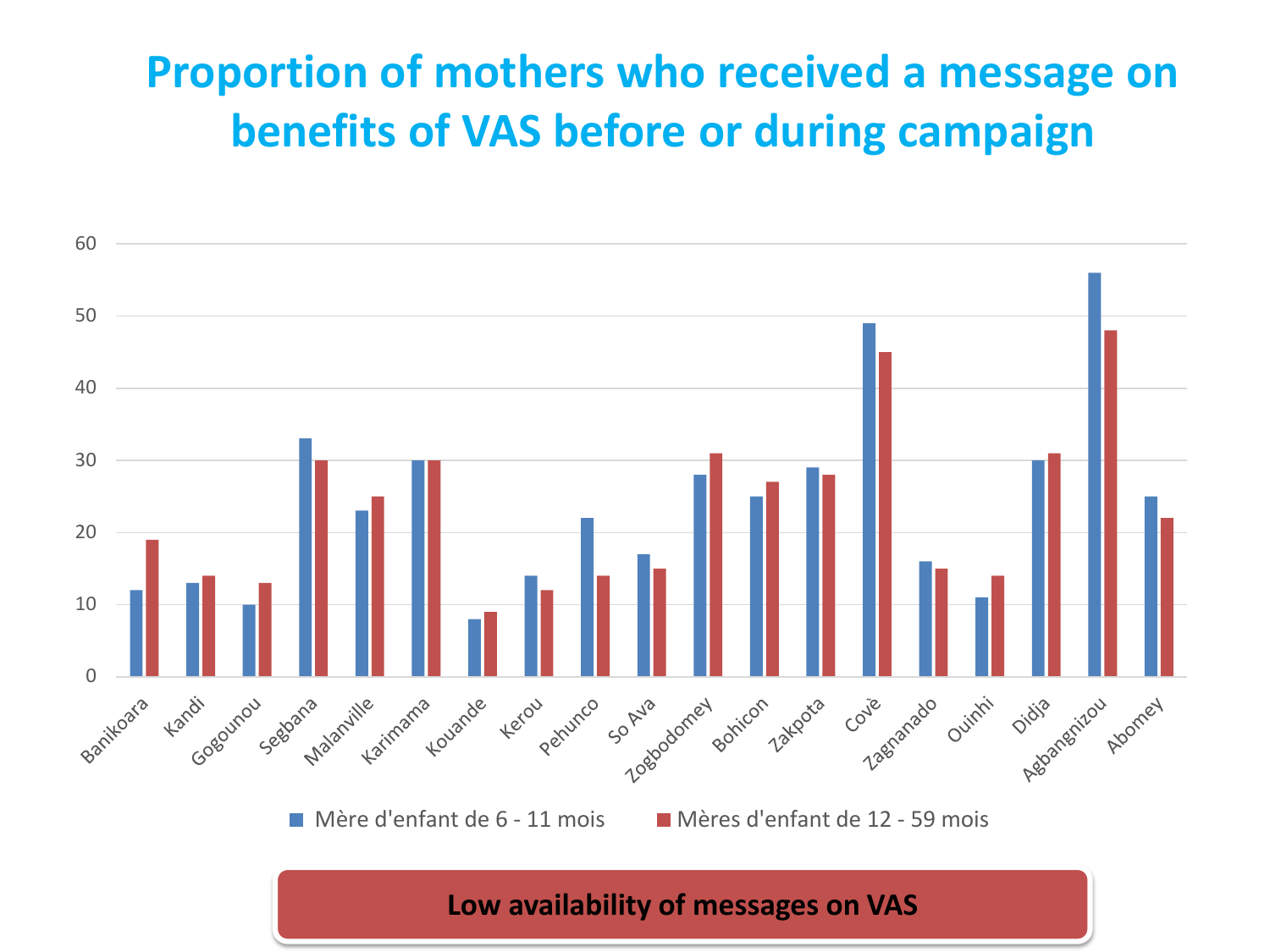## **Proportion of mothers who know target groups for VAS**



Mère d'enfant de  $6 - 11$  mois  $\blacksquare$  Mères d'enfant de 12 - 59 mois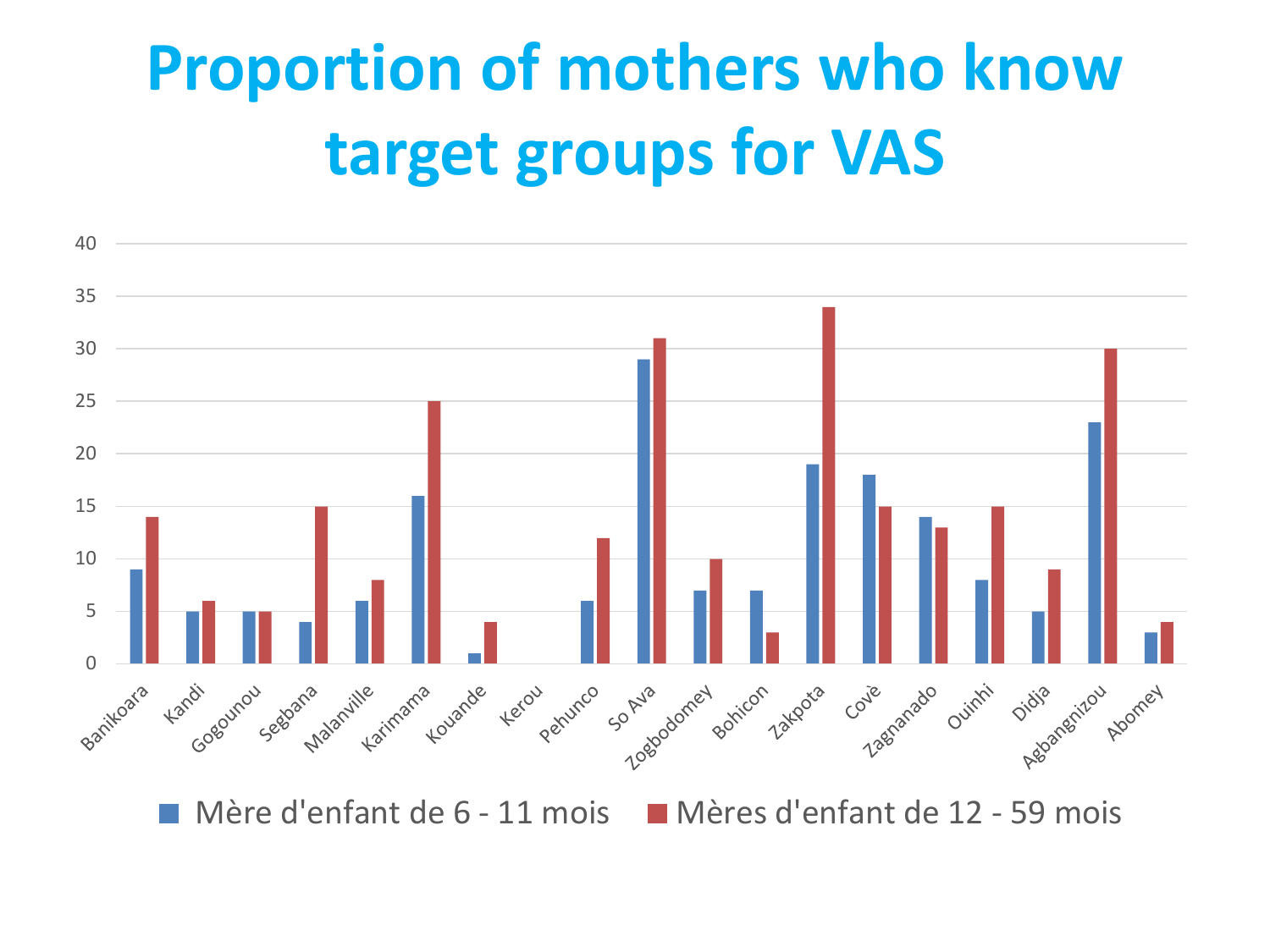### **Bottlenecks and causes**

| <b>Bottlenecks</b>                 | <b>Reasons or</b><br>causes          | <b>Number of</b><br>communes that<br>answered (N=19) | % mothers who<br>answered those<br>reasons |
|------------------------------------|--------------------------------------|------------------------------------------------------|--------------------------------------------|
| <b>Supplies</b>                    | <b>Stock out</b>                     | 5                                                    | $2 - 4%$                                   |
|                                    | Not informed of<br>distribution date | 12                                                   | $2 - 16%$                                  |
| <b>Humanes</b><br><b>Resources</b> | Unaware of<br>importance of VAS      | 13                                                   | $7 - 27%$                                  |
|                                    | Absent from home                     | 13                                                   | $2 - 15%$                                  |
| <b>Geographic access</b>           | Home not visited                     | 11                                                   | $2 - 6%$                                   |
| <b>Utilization</b>                 | Do not trust<br>distributors         | $\overline{4}$                                       | $0.7 - 2%$                                 |
|                                    | Do not trust VAS                     | 9                                                    | $1 - 6%$                                   |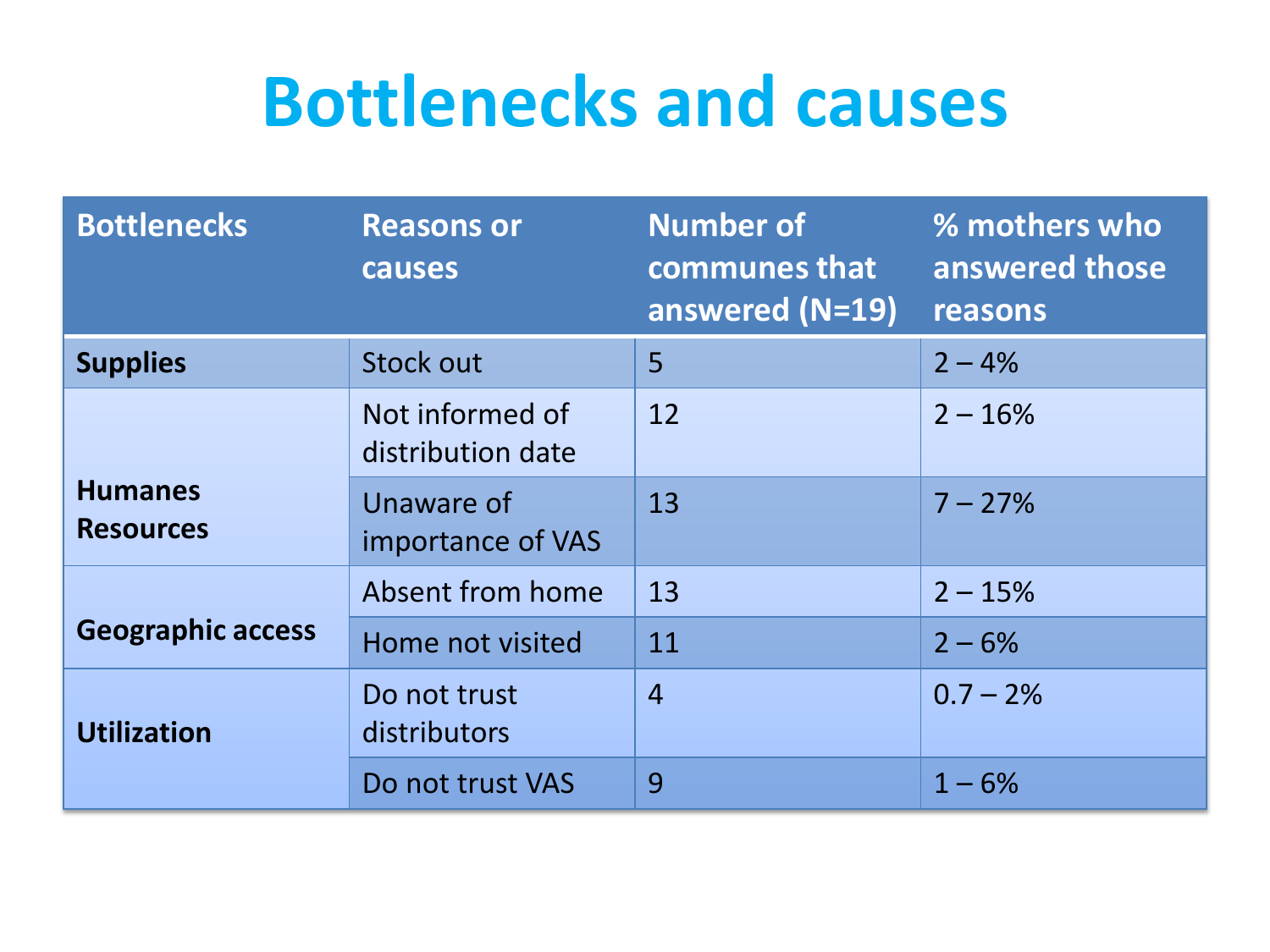# **Advantages of the approach**

- Data disagregated by age groupes
- Identification of low coverage and low performacne communes
- Identification of underlying causes
- Identification of low coverage supervision areas :  $-13$  on 94 for coverage of  $6 - 11$  months
- Data collection:  $5 6$  days
- Cost per commune affordable: \$4,800
- Feasible at least once a year : in low performing communes
- Confirm or not the administrative coverage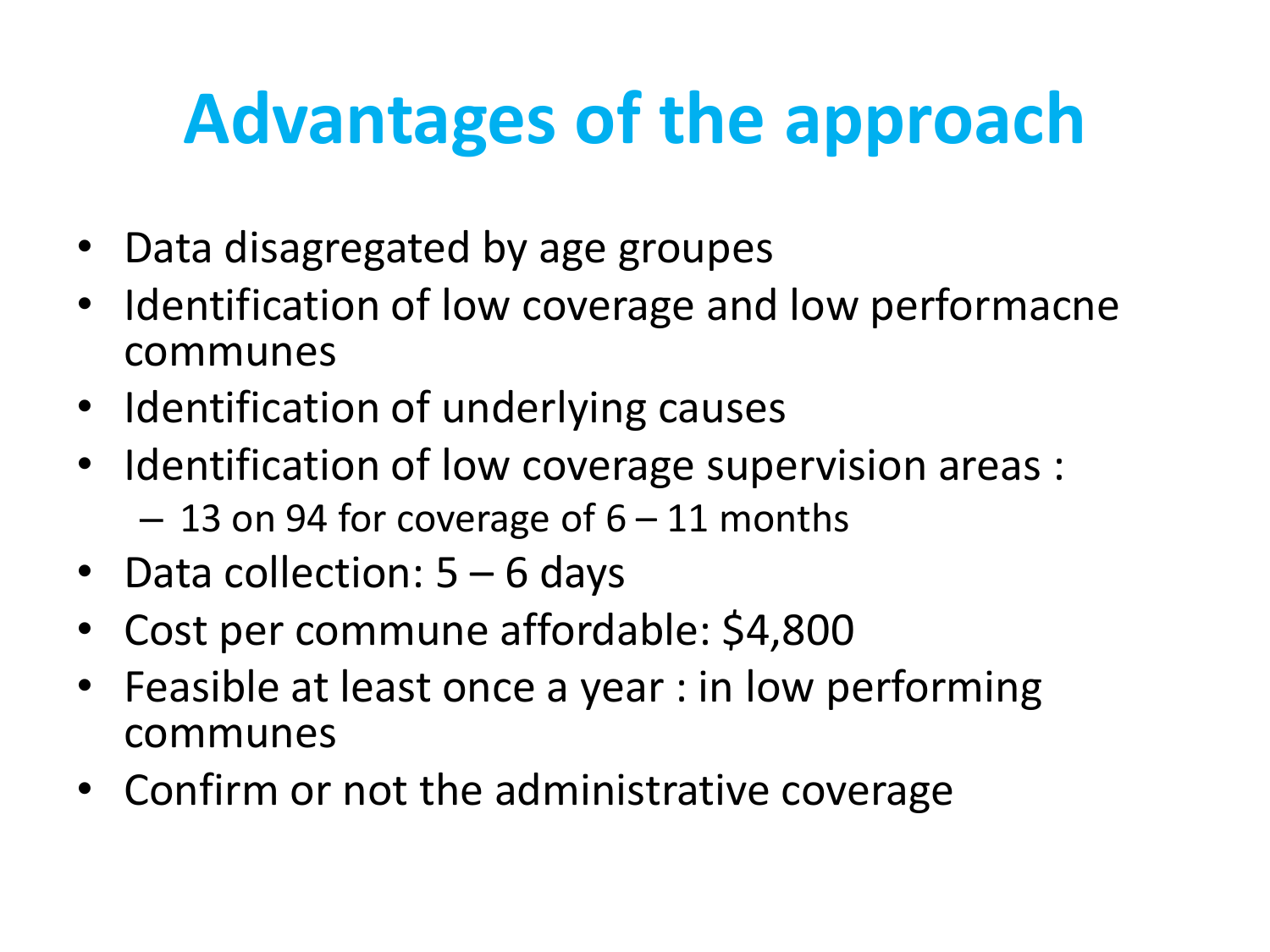## **What LQAS revealed**

- Globally the program coverage is acceptable
- Low coverage for 6-11 months and need for analysis to understand causes
- Disparity between communes within the same district
- Not enough communication on vitamin A before and during NiD